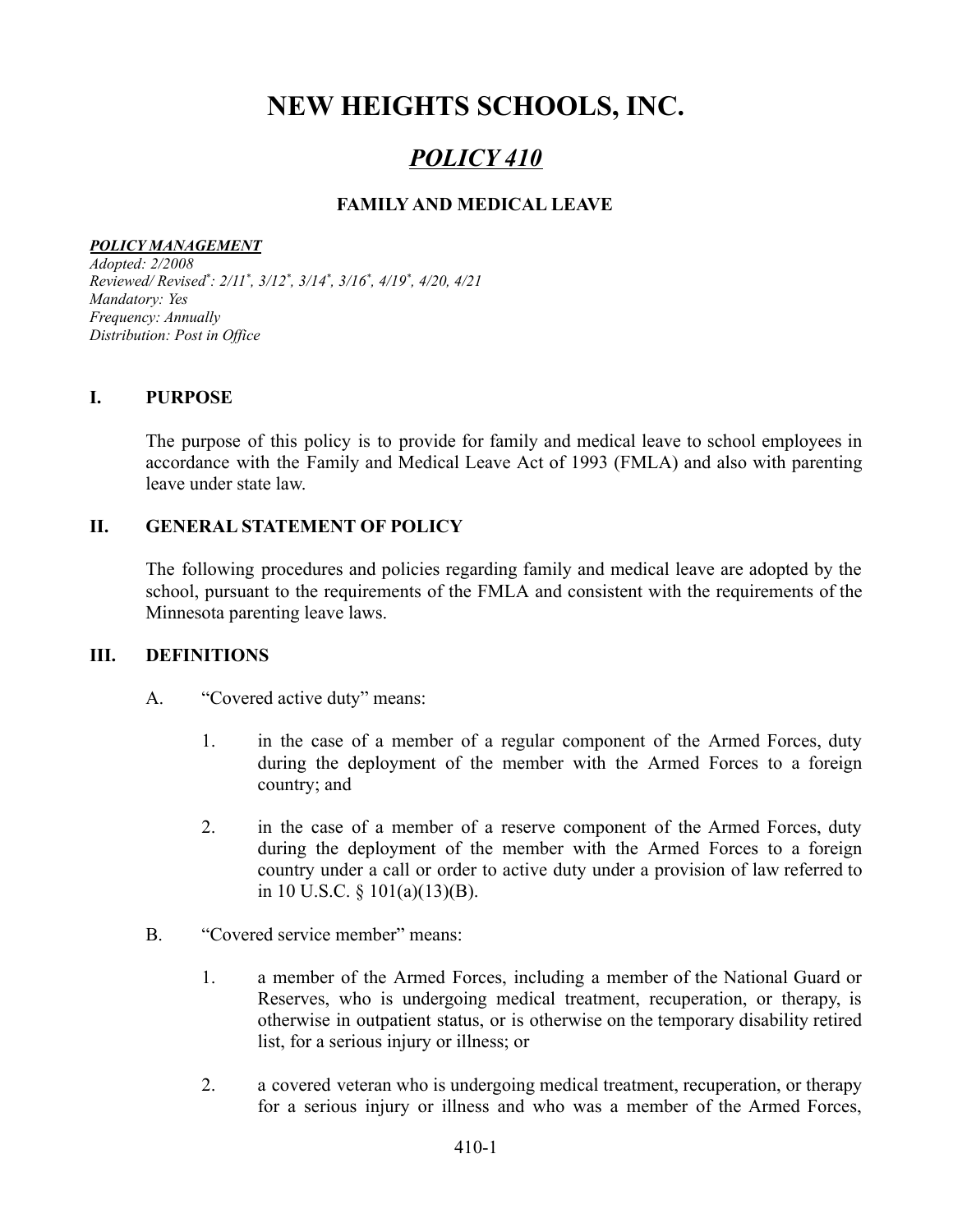including a member of the National Guard or Reserves, and was discharged or released under conditions other than dishonorable, at any time during the period of five years preceding the first date the eligible employee takes FMLA leave to care for the covered veteran.

- C. "Eligible employee" means an employee who has been employed by the school for a total of at least 12 months and who has been employed for at least 1,250 hours of service during the 12-month period immediately preceding the commencement of the leave. An employee returning from fulfilling his or her Uniformed Services Employment and Reemployment Rights Act (USERRA)-covered service obligations shall be credited with the hours of service that would have been performed but for the period of absence from work due to or necessitated by USERRA-covered service. In determining whether the employee met the hours of service requirement, and to determine the hours that would have been worked during the period of absence from work due to or necessitated by USERRA-covered service, the employee's per-service work schedule can generally be used for calculations. While the 12 months of employment need not be consecutive, employment periods prior to a break in service of seven years or more may not be counted unless the break is occasioned by the employee's fulfillment of his or her USERRA-covered service obligation or a written agreement, including a collective bargaining agreement, exists concerning the school's intention to rehire the employee after the break in service.
- D. "Military caregiver leave" means taken to care for a covered service member with a serious injury or illness.
- E. "Next of kin of a covered service member" means the nearest blood relative other than the covered service member's spouse, parent, son, or daughter, in the following order of priority: blood relatives who have been granted legal custody of the covered service member by court decree or statutory provisions, brothers and sisters, grandparents, aunts and uncles, and first cousins, unless the covered service member has specifically designated in writing another blood relative as his or her nearest blood relative for purposes of military caregiver leave under the FMLA. When no such designation is made and there are multiple family members with the same level of relationship to the covered service member, all such family members shall be considered the covered service member's next of kin, and the employee may take FMLA leave to provide care to the covered service member, either consecutively or simultaneously. When such designation has been made, the designated individual shall be deemed to be the covered service member's only next of kin.
- F. "Outpatient status" means, with respect to a covered service member who is a current member of the Armed Forces, the status of a member of the Armed Forces assigned to:
	- 1. a military medical treatment facility as an outpatient; or
	- 2. a unit established for the purpose of providing command and control of members of the Armed Forces receiving care as outpatients.
- G. "Qualifying exigency" means a situation where the eligible employee seeks leave for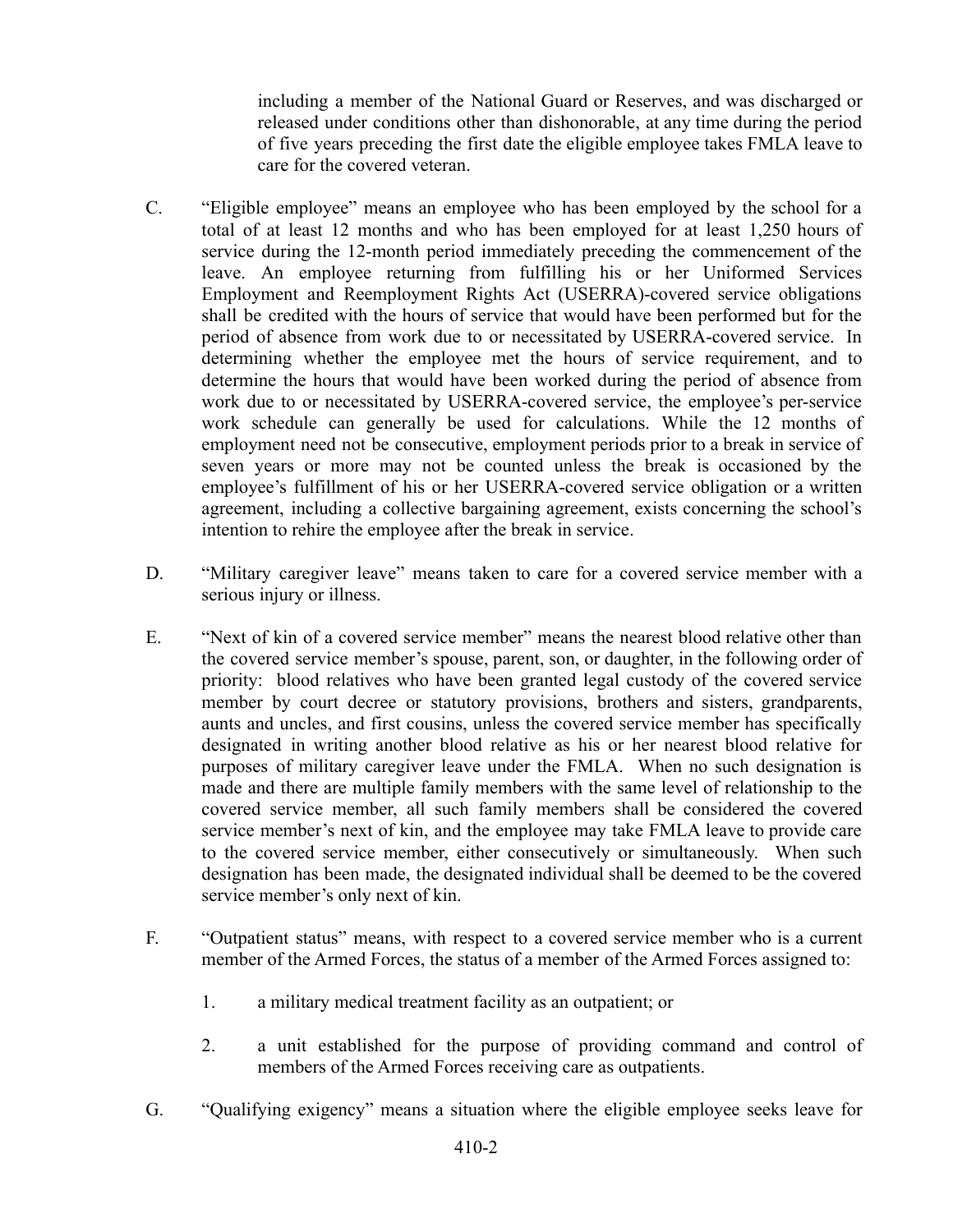one or more of the following reasons:

- 1. to address any issues that arise from a short-notice deployment (seven calendar days or less) of a covered military member;
- 2. to attend military events and related activities of a covered military member;
- 3. to address issues related to childcare and school activities of a covered military member's child;
- 4. to address financial and legal arrangements for a covered military member;
- 5. to attend counseling provided by someone other than a health care provider for oneself, a covered military member, or his/her child;
- 6. to spend up to 15 calendar days with a covered military member who is on short-term, temporary rest and recuperation leave during a period of deployment;
- 7. to attend post-deployment activities related to a covered military member;
- 8. to address parental care needs; and
- 9. to address other events related to a covered military member that both the employee and school agree is a qualifying exigency.
- H. "Serious health condition" means an illness, injury, impairment, or physical or mental condition that involves:
	- 1. inpatient care in a hospital, hospice, or residential medical care facility; or
	- 2. continuing treatment by a health care provider.
- I. "Spouse" means a husband or wife. For purposed of this definition, husband or wife refers to the other person with whom an individual entered into marriage as defined or recognized under state law for purposes of marriage in the state in which the marriage was entered into or, in the case of a marriage entered into outside of any state, if the marriage is valid in the place where entered into and could have been entered into in at least one state. This definition includes an individual in a same-sex or common law marriage that either: (1) was entered into in a state that recognizes such marriages; or (2) if entered into outside of any state, is valid in the place where entered into and could have been entered into in at least one state.
- J. "Veteran" has the meaning given in 38 U.S.C. § 101.

# **IV. LEAVE ENTITLEMENT**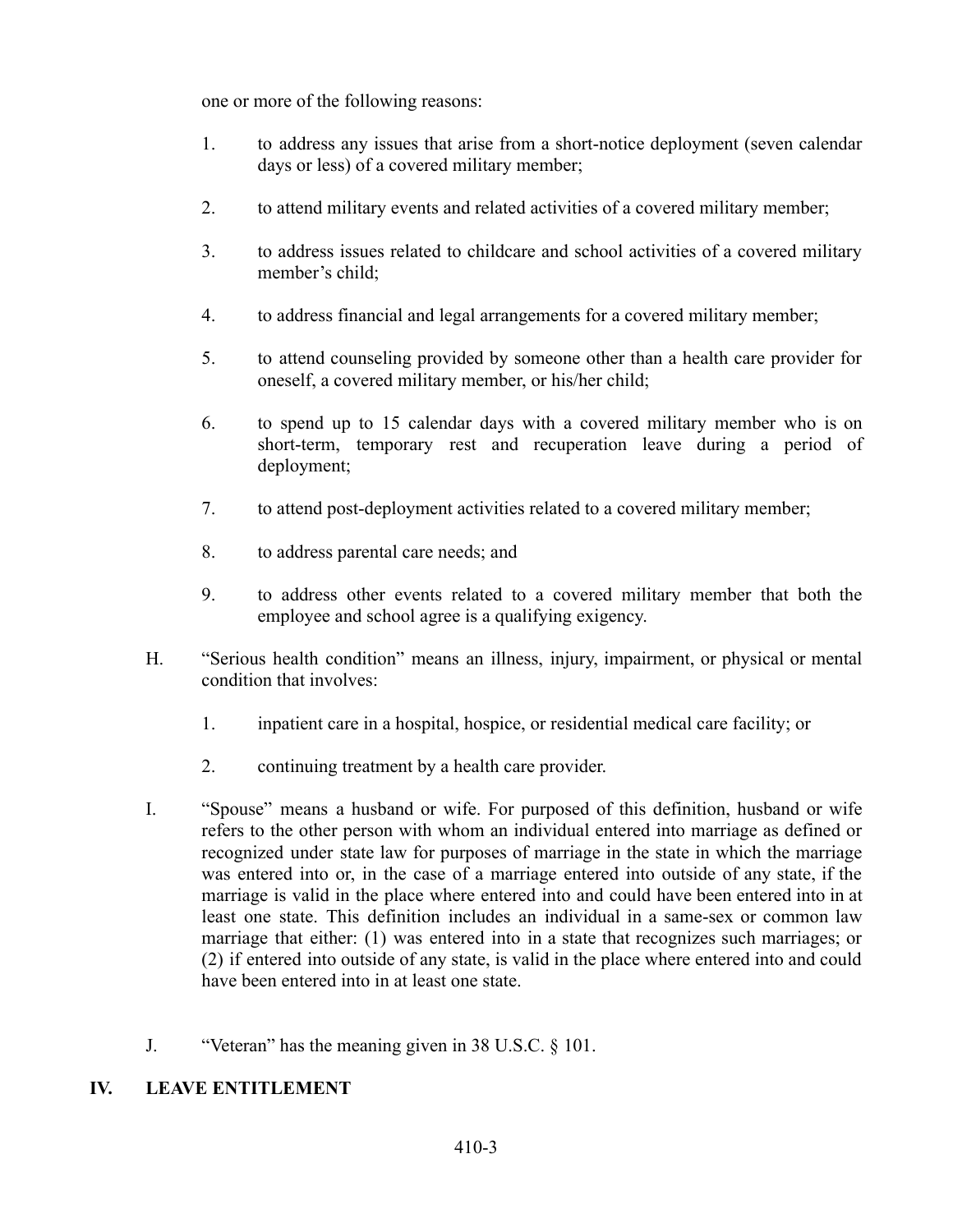## A. Twelve-week Leave under Federal Law

- 1. Eligible employees are entitled to a total of 12 work weeks of unpaid family or medical leave during the applicable 12-month period as defined below, plus any additional leave as required by law. Leave may be taken for one or more of the following reasons in accordance with applicable law:
	- a. birth of the employee's child;
	- b. placement of an adopted or foster child with the employee;
	- c. to care for the employee's spouse, son, daughter, or parent with a serious health condition; and/or
	- d. the employee's serious health condition makes the employee unable to perform the functions of the employee's job.
	- e. any qualifying exigency arising from the employee's spouse, son, daughter, or parent being on covered active duty, or notified of an impending call or order to covered active duty in the Armed Forces.
- 2. For the purposes of this policy, "year" is defined as a rolling 12-month period measured backward from the date an employee's leave is to commence.
- 3. An employee's entitlement to FMLA leave for the birth, adoption, or foster care of a child expires at the end of the 12-month period beginning on the date of the birth or placement.
- 4. A "serious health condition" typically requires either inpatient care or continuing treatment by or under the supervision of a health care provider, as defined by applicable law. Family and medical leave generally is not intended to cover short term conditions for which treatment and recovery are very brief.
- 5. A "serious injury or illness," in the case of a member of the Armed Forces, including a member of the National Guard or Reserves, means:
	- a. injury or illness that was incurred by the member in the line of duty on active duty in the Armed Forces (or that existed before the beginning of the member's active duty and was aggravated by service in the line of duty on active duty in the Armed Forces) and that may render the member medically unfit to perform the duties of the member's office, grade, rank, or rating; and
	- b. in the case of a covered veteran who was a member of the Armed Forces, including a member of the National Guard or Reserves, at any time, during the period of five years preceding the date on which the veteran undergoes the medical treatment, recuperation, or therapy, means a qualifying injury or illness that was incurred by the member in the line of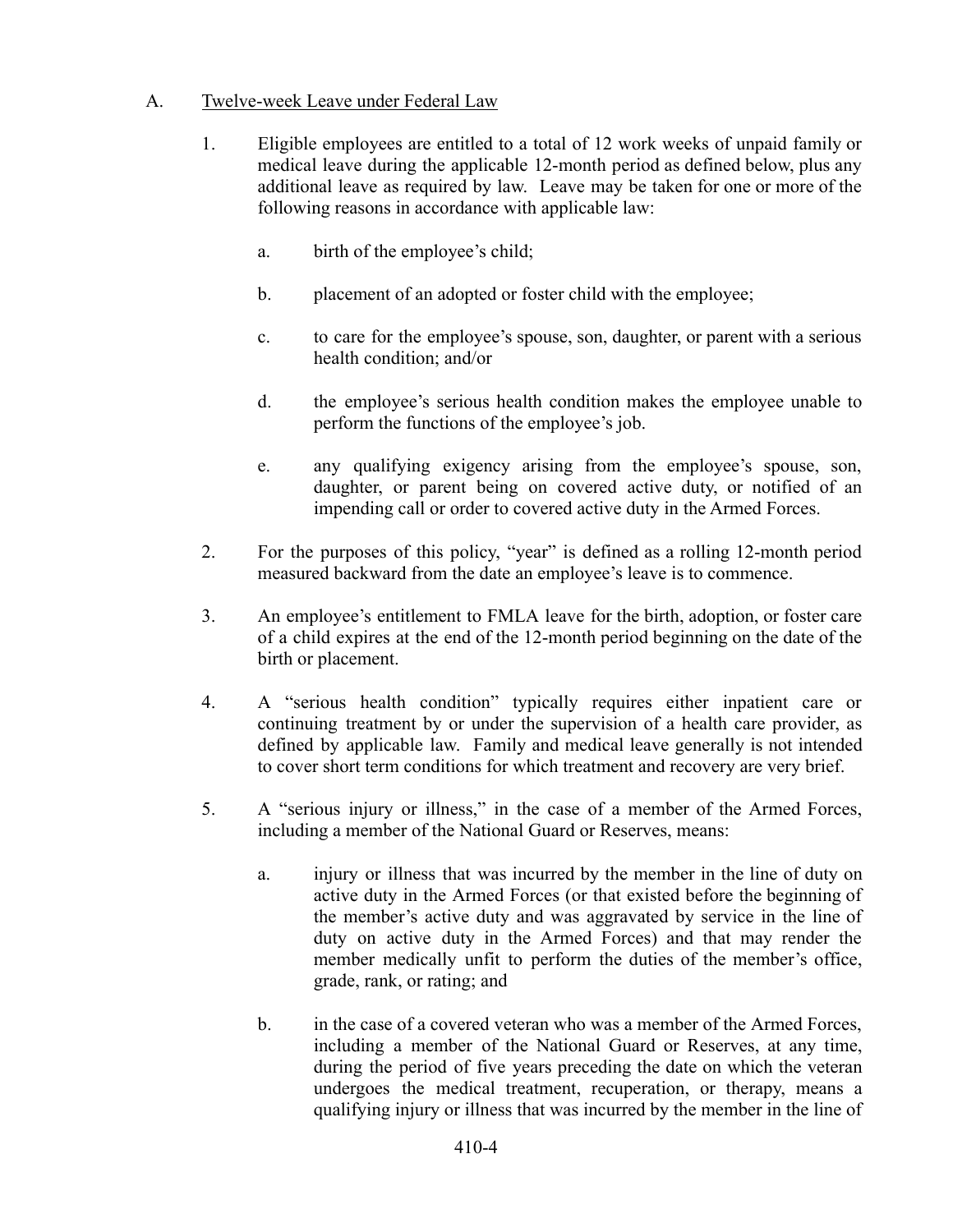duty on active duty in the Armed Forces or that existed before the beginning of the member's active duty and was aggravated by service in the line of duty in the Armed Forces and that manifested itself before or after the member became a veteran, and is

- (i) a continuation of a serious injury or illness that was incurred or aggravated when the covered veteran was a member of the Armed Forces and rendered the service member unable to perform the duties of the service member's office, grade, rank, or rating; or
- (ii) a physical or mental condition for which the covered veteran has received a U.S. Department of Veterans Affairs Service-Related Disability (VASRD) rating of 50 percent or greater and such VASRD rating is based, in whole or in part, on the condition precipitating the need for military caregiver leave; or
- (iii) a physical or mental condition that substantially impairs the covered veteran's ability to secure or follow a substantially gainful occupation by reason of a disability or disabilities related to military service, or would do so absent treatment; or
- (iv) an injury, including a psychological injury, on the basis of which the covered veteran has been enrolled in the Department of Veterans Affairs Program or Comprehensive Assistance for Family Caregivers.
- 6. Eligible spouses employed by the school are limited to an aggregate of twelve weeks of leave during any 12-month period for the birth and care of a newborn child or adoption of a child, the placement of a child for foster care or to care for a parent. This limitation for spouses employed by the school does not apply to leave taken: by one spouse to care for the other spouse who is seriously ill; to care for a child with a serious health condition; because of the employee's own serious health condition; or pursuant to Paragraph IV.A.1.e. above.
- 7. Depending on the type of leave, intermittent or reduced schedule leave may be granted at the discretion of the principal or when medically necessary. However, part-time employees are only eligible for a pro-rata portion of leave to be used on an intermittent or reduced schedule basis, based on their average hours worked per week. Where an intermittent or reduced schedule leave is foreseeable based on planned medical treatment, the school may transfer the employee temporarily to an available alternative position for which the employee is qualified and which better accommodates recurring periods of leave than does the employee's regular position, and which has equivalent pay and benefits.
- 8. If an employee requests a leave for the serious health condition of the employee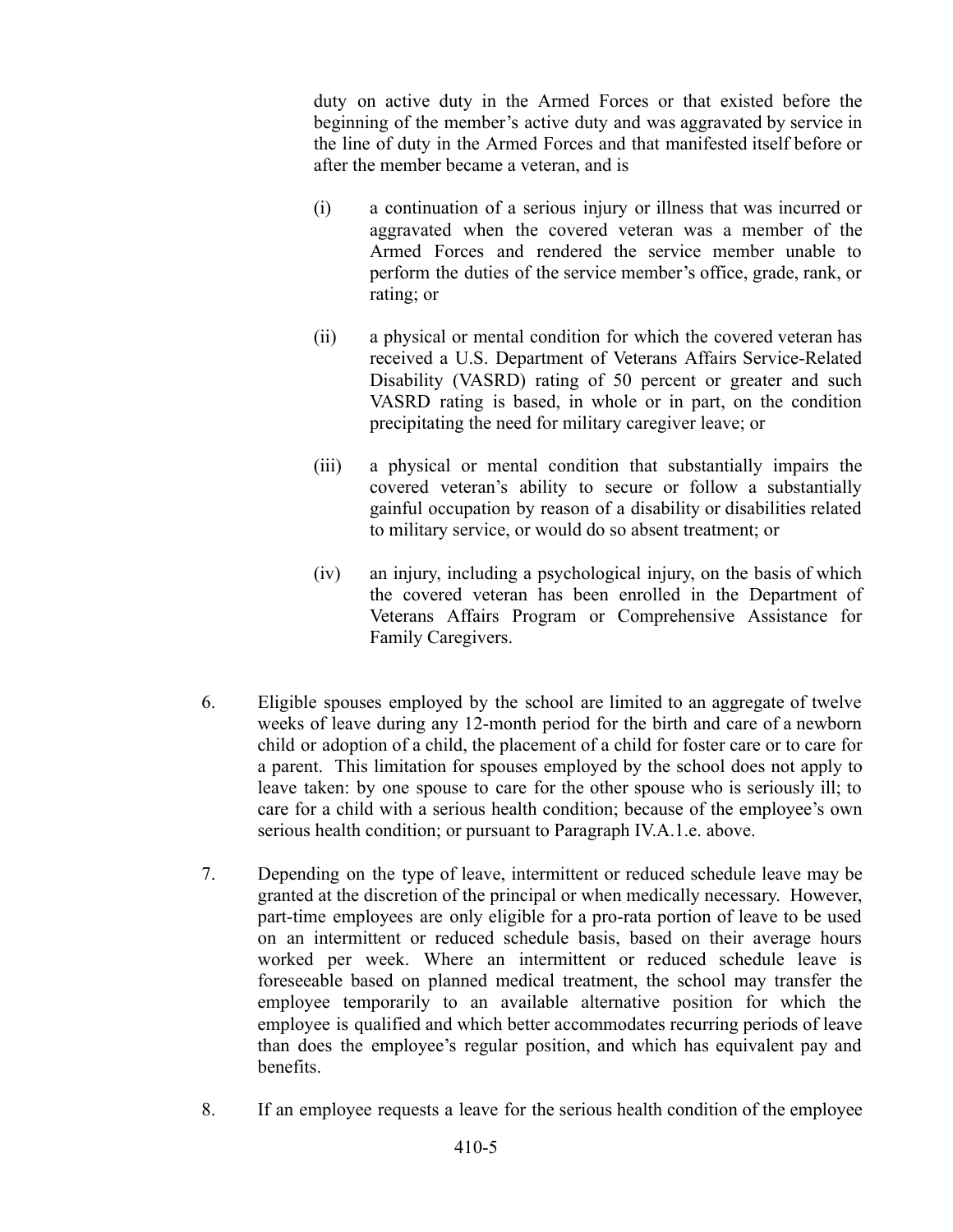or the employee's spouse, child or parent, the employee will be required to submit sufficient medical certification. In such a case, the employee must submit the medical certification within 15 days from the date of the request or as soon as practicable under the circumstances.

- 9. If the school has reason to doubt the validity of a health care provider's certification, it may require a second opinion at the school's expense. If the opinions of the first and second health care providers differ, the school may require certification from a third health care provider at the school's expense. An employee may also be required to present a certification from a health care provider indicating that the employee is able to return to work.
- 10. Requests for leave shall be made to the school. When leave relates to an employee's spouse, son, daughter, parent, or covered service member being on covered active duty, or notified of an impending call or order to covered active duty pursuant to Paragraph IV.A.1.e. above, and such leave is foreseeable, the employee shall provide reasonable and practical notice to the school of the need for leave. For all other leaves, employees must give 30 days' written notice of a leave of absence where practicable. The failure to provide the required notice may result in a delay of the requested leave. Employees are expected to make a reasonable effort to schedule leaves resulting from planned medical treatment so as not to disrupt unduly the operations of the school, subject to and in coordination with the health care provider.
- 11. The school may require that a request for leave under Paragraph IV.A.1.e. above be supported by a copy of the covered military member's active duty orders or other documentation issued by the military indicating active duty or a call to active duty status and the dates of active duty service. In addition, the school may require the employee to provide sufficient certification supporting the qualifying exigency for which leave is requested.
- 12. During the period of a leave permitted under this policy the school will provide health insurance under its group health plan under the same conditions coverage would have been provided had the employee not taken the leave. The employee will be responsible for payment of the employee contribution to continue group health insurance coverage during the leave. An employee's failure to make necessary and timely contributions may result in termination of coverage. An employee who does not return to work after the leave may be required, in some situations, to reimburse the school for the cost of the health plan premiums paid by it.
- 13. The school may request or require the employee to substitute accrued paid leave for any part of the 12-week period. Employees may be allowed to substitute paid leave for unpaid leave by meeting the requirements set out in the administrative directives and guidelines established for the implementation of this policy, if any. Employees eligible for leave must comply with the family and medical leave directives and guidelines prior to starting leave. It shall be the responsibility of the principal to develop directives and guidelines as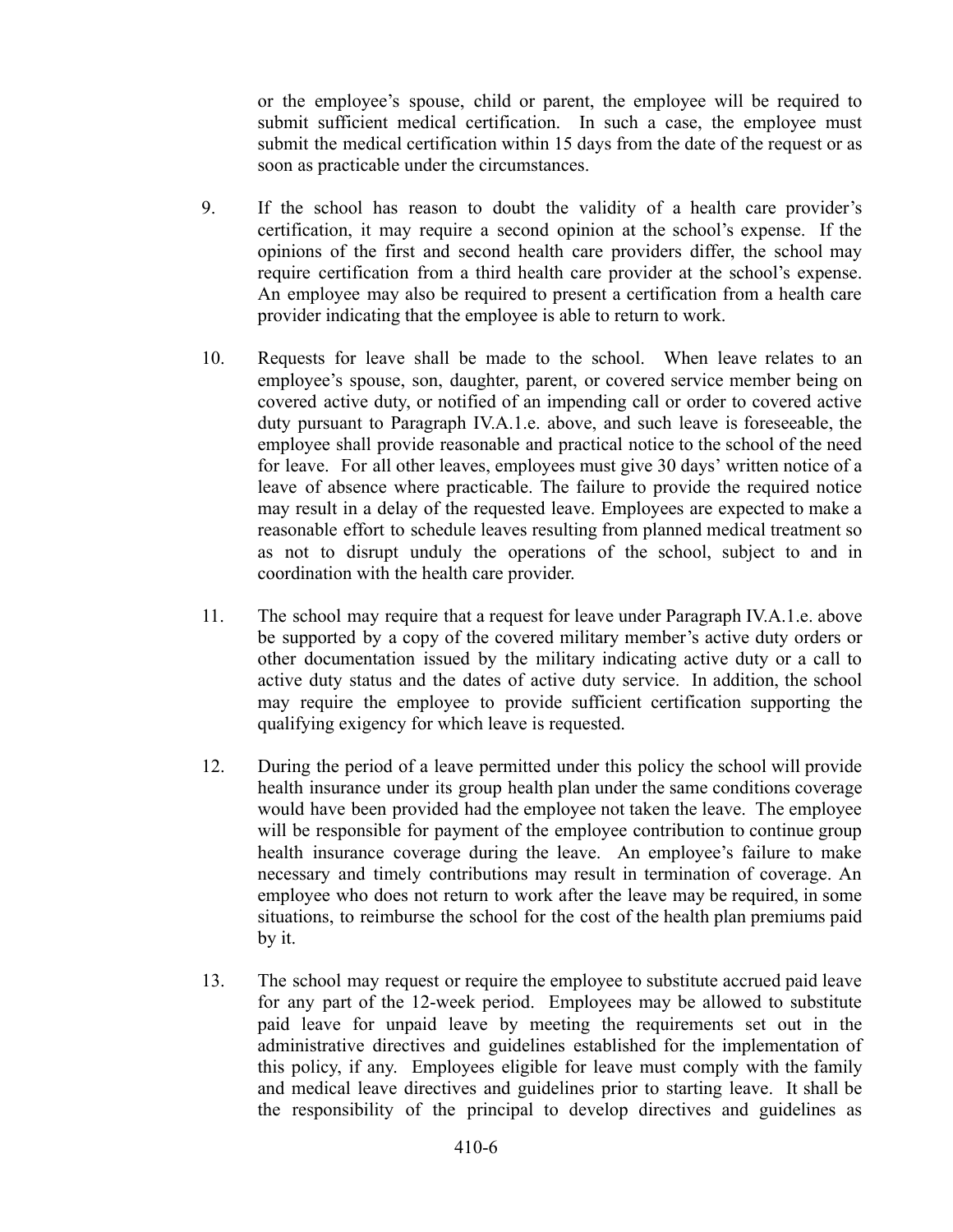necessary to implement this policy. Such directives and guidelines shall be submitted to the board of directors for annual review.

The school shall comply with written notice requirements as set forth in federal regulations.

14. Employees returning from a leave permitted under this policy are eligible for reinstatement in the same or an equivalent position as provided by law. However, the employee has no greater right to reinstatement or to other benefits and conditions of employment than if the employee had been continuously employed during the leave.

## B. Twelve-week Leave under State Law

An employee who does not qualify for leave under Paragraphs IV.A.1.a. or IV.A.1.b. above may qualify for a 12-week unpaid leave which is available to a biological or adoptive parent in conjunction with the birth or adoption of a child, or to a female employee for parental care or incapacity due to pregnancy, childbirth, or related health conditions. The length of the leave shall be determined by the employee but must not exceed 12 weeks unless agreed by the employer. The employee may qualify if he or she has worked for the school for at least 12 consecutive months and has worked an average number of hours per week equal to one-half of the full time equivalent during the 12-month period immediately preceding the leave. This leave is separate and exclusive of the family and medical leave described in the preceding paragraphs but may be reduced by any period of paid parental, disability, personal, or medical, or sick leave, or accrued vacation provided by the employer so that the total leave does not exceed 12 weeks, unless agreed by the employer, or leave taken for the same purpose under the FMLA. The leave taken under this section shall begin at a time requested by the employee. An employee who plans to take leave under this section must give the employer reasonable notice of the date the leave shall commence and the estimated duration of the leave. For leave taken by a biological or adoptive parent in conjunction with the birth or adoption of a child, the leave must begin within 12 months of the birth or adoption; except that, in the case where the child must remain in the hospital longer than the mother, the leave must begin with 12 months after the child leave the hospital.

## C. Twenty-six-week Service member Family Military Leave

- 1. An eligible employee who is the spouse, son, daughter, parent, or next of kin of a covered service member shall be entitled to a total of 26 work weeks of leave during a 12-month period to care for the service member. The leave described in this paragraph shall be available only during a single 12-month period. For purposes of this leave, the need to care for a service member includes both physical and psychological care.
- 2. During a single 12-month period, an employee shall be entitled to a combined total of 26 work weeks of leave under Paragraphs IV.A. and IV.C. above.
- 3. The 12-month period referred to in this section begins on the first day the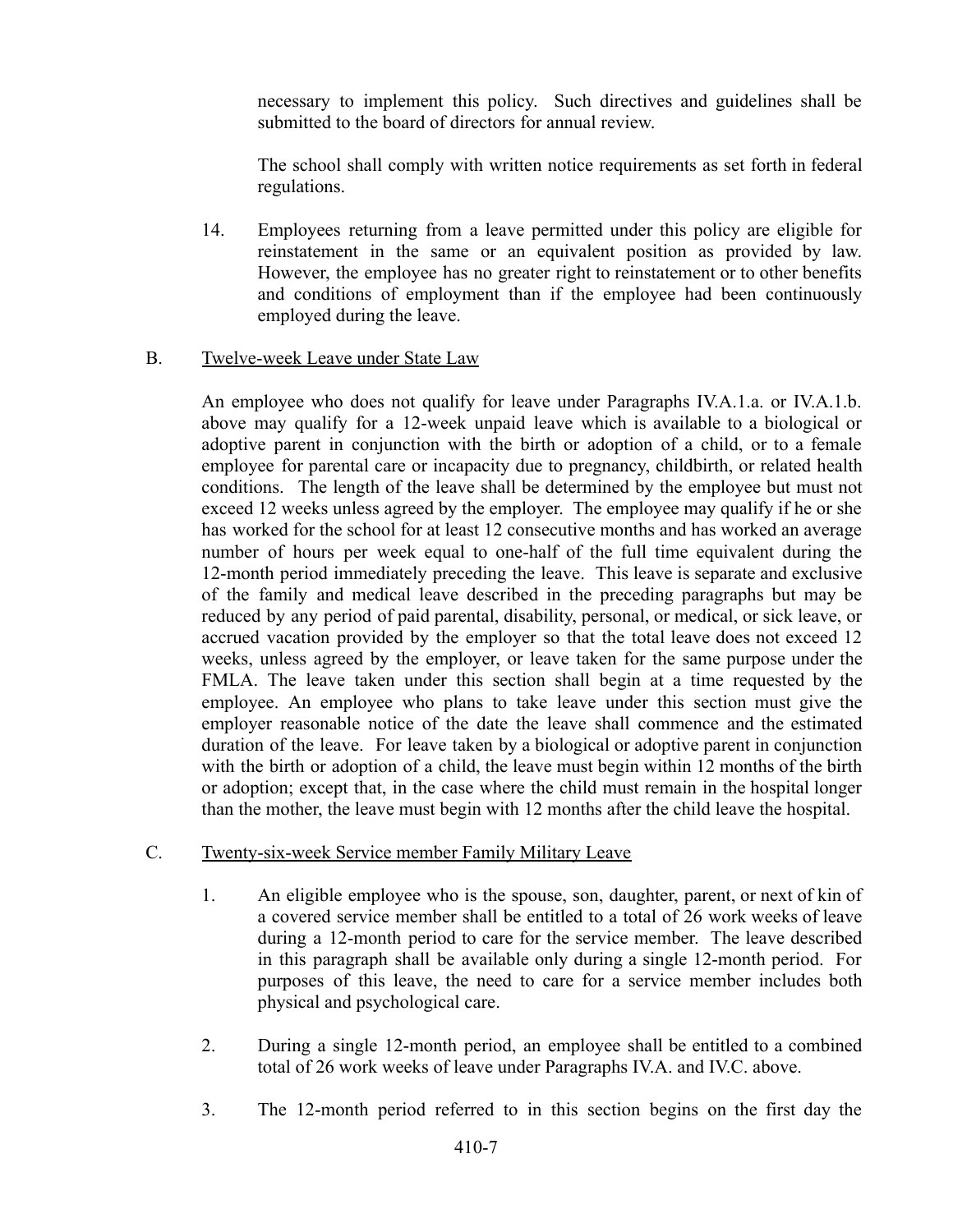eligible employee takes leave to care for a covered service member and ends 12 months after that date.

- 4. Eligible spouses employed by the school are limited to an aggregate of 26 weeks of leave during any 12-month period if leave is taken for birth of the employee's child or to care for the child after birth; for placement of a child with the employee for adoption or foster care or to care for the child after placement; to care for the employee's parent with a serious health condition; or to care for a covered service member with a serious injury or illness.
- 5. The school may request or require the employee to substitute accrued paid leave for any part of the 26-week period. Employees may be allowed to substitute paid leave for unpaid leave by meeting the requirements set out in the administrative directives and guidelines established for the implementation of this policy, if any. Employees eligible for leave must comply with the family and medical leave directives and guidelines prior to starting leave.
- 6. An employee will be required to submit sufficient medical certification issued by the health care provider of the covered service member and other information in support of requested leave and eligibility for such leave under this section within 15 days from the date of the request or as soon as practicable under the circumstances.
- 7. The provisions of Paragraphs IV.A.7., IV.A.10., IV.A.12., IV.A.13., and IV.A.14. above shall apply to leaves under this section.

# **V. SPECIAL RULES FOR INSTRUCTIONAL EMPLOYEES**

- A. An instructional employee is one whose principal function is to teach and instruct students in a class, a small group, or an individual setting. This includes, but is not limited to, teachers, coaches, driver's education instructors, and special education assistants.
- B. Instructional employees who request foreseeable medically necessary intermittent or reduced work schedule leave greater than twenty percent of the work days in the leave period may be required to:
	- 1. Take leave for the entire period or periods of the planned medical treatment; or
	- 2. Move to an available alternative position for which the employee is qualified, and which provides equivalent pay and benefits, but not necessarily equivalent duties.
- C. Instructional employees who request continuous leave near the end of a semester may be required to extend the leave through the end of the semester. The number of weeks remaining before the end of a semester does not include scheduled school breaks, such as summer, winter, or spring break.